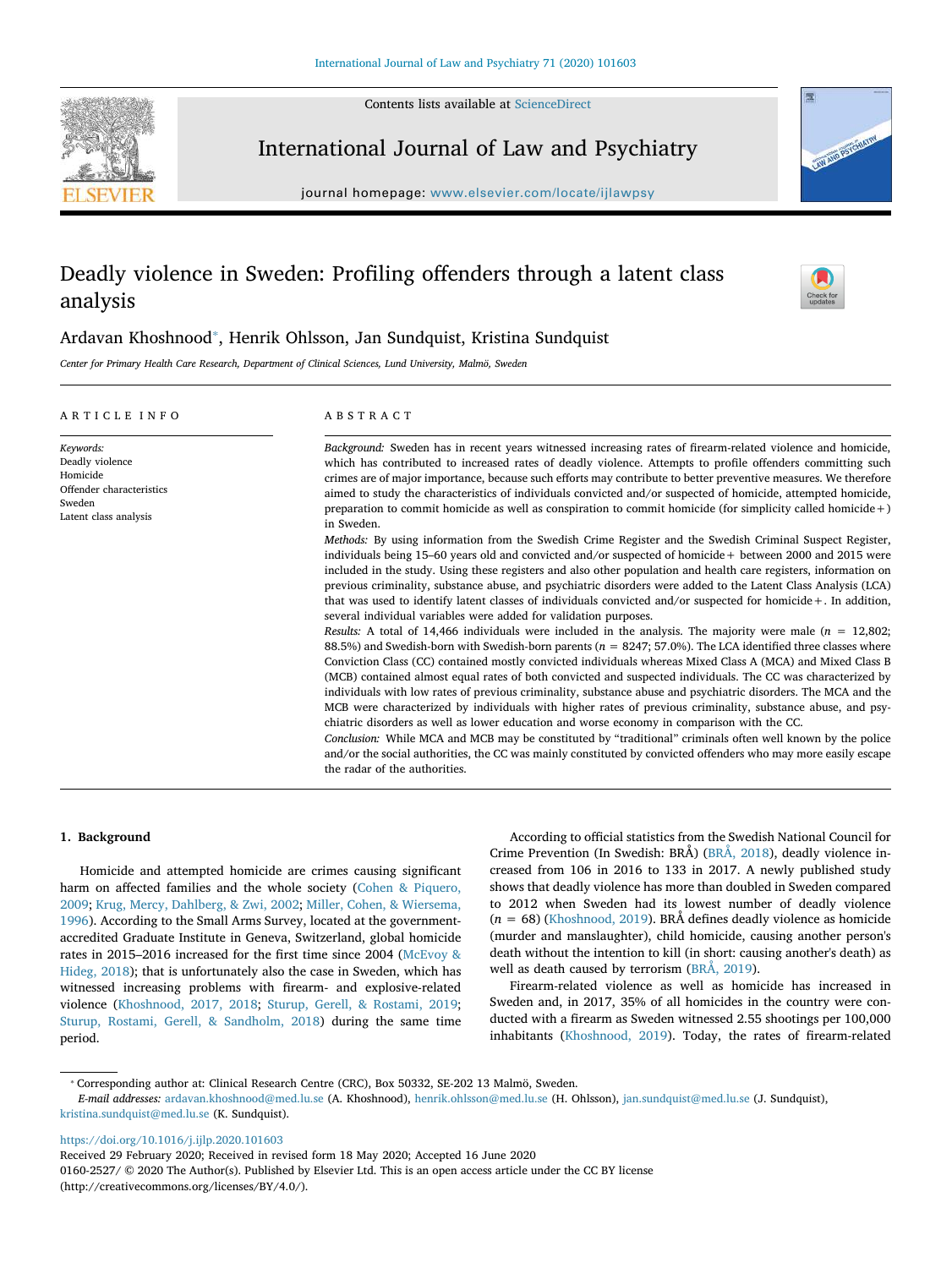homicide among males aged 15–29 in Sweden is the highest among all Western European countries [\(Sturup et al., 2018](#page-7-6)).

With the increasing rates of deadly violence in Sweden and the highest rates of firearm-related homicides in Western Europe among young males, it is of vital importance to obtain more knowledge on the offenders committing these crimes. This is because identification of common offender characteristics for violent crimes like homicide can be used in crime prevention as well as risk assessments. In addition, these characteristics can further our understanding of which individuals may be at risk for committing violent crimes and contribute to more knowledge about what factors may be protective or detrimental in these individuals. Such knowledge may contribute to identify and prevent processes leading to deadly violence, which causes tremendous and irreversible harm to both the victim's and the offender's families as well as to the entire community.

Most previous studies on offender characteristics for violent crimes in which classes, clusters or profiles were created, were based on non-Swedish studies ([Bijleveld & Smit, 2006](#page-6-4); [Gottlieb, Kramp, Lindhardt, &](#page-6-5) [Christensen, 1990](#page-6-5); [Gruenewald & Pridemore, 2009](#page-6-6); [Haggerty, 2009](#page-6-7); [Holmes, De Burger, & Holmes, 1988;](#page-6-8) [Holmes & Holmes, 2008](#page-6-9); [Langevin](#page-7-7) [& Handy, 1987;](#page-7-7) [Pridemore, 2006](#page-7-8); [Salfati & Canter, 1999;](#page-7-9) [Vaughn,](#page-7-10) [DeLisi, Beaver, & Howard, 2009](#page-7-10); [Zahn & Sagi, 1987\)](#page-7-11). Only a few studies on offender characteristics and their respective crime characteristics were based on Swedish offenders [\(Belfrage & Rying, 2004;](#page-6-10) [Caman,](#page-6-11) [Howner, Kristiansson, & Sturup, 2017](#page-6-11); [Caman, Kristiansson, Granath, &](#page-6-12) [Sturup, 2017](#page-6-12); [Corovic, 2013;](#page-6-13) [Ebberline, 2008;](#page-6-14) [Khoshnood & Väfors](#page-7-12) [Fritz, 2017;](#page-7-12) [Liem et al., 2013;](#page-7-13) [Rajs, Lundstrom, Broberg, Lidberg, &](#page-7-14) [Lindquist, 1998](#page-7-14)). Those studies were also limited to a small sample or only to a specific type of violent crime. To the best of our knowledge, there is no large study examining Swedish offender characteristics with respect to the most violent crimes: homicide, attempted homicide, preparation for homicide, and conspiracy to commit homicide. We therefore conducted the present study where we hypothesized an existence of specific, latent classes of offenders based on several variables (including other types of crime, substance use and psychiatric disorders) associated with violent crime in previous studies.

[\(Bijleveld & Smit, 2006;](#page-6-4) [Brody & Kiehl, 2010](#page-6-15); [Cornell, 1990](#page-6-16); [Gottlieb et al., 1990;](#page-6-5) [Howitt, 2009;](#page-6-17) [Langevin & Handy, 1987](#page-7-7); [Pridemore, 2006](#page-7-8); [Rosenfeld, 2009](#page-7-15)).

The aim of the present study was thus to identify classes of individuals who were convicted or suspected of homicide, attempted homicide, preparation to commit homicide, and conspiracy to commit homicide, together termed homicide+, in Sweden.

### 2. Methods

We analyzed data on individuals from Swedish population-based registers with national coverage. These registers were linked using each individual's unique identification number replaced by a serial number to preserve confidentiality. The study is covered by ethical approval from the Regional Ethical Review Board in Lund (Dnr: 2012/795). The dataset for the Latent Class Analysis was created by selecting all individuals registered in our database with homicide+ between 2000 and 2015 and who were between 15 and 60 years old at the time of registration ( $n = 17,922$ ). Furthermore, we required that individuals were registered in Sweden at age 15 (3456 individuals did not meet this criteria), so that previous crimes were included in the registers. In total we investigated 14,466 unique individuals.

Homicide+ was defined based on information from the Swedish Crime Register that includes nationwide almost complete data on all convicted individuals and the Swedish Criminal Suspect Register that includes nationwide data on all individuals suspected of a crime. The Swedish Law regulating the Criminal Suspect Register (1998:621) states that individuals suspected on reasonable grounds for a crime are to be registered in the Criminal Suspect Register (§1), and that they are to be removed from the register if the preliminary inquiry by the police has been dropped (§13, point 1), if an indictment by the prosecutor has been dropped (§13, point 2), if a court of law has passed a sentence convicting or acquitting the accused (§13, point 3), or if an accused is requested to be extradited and this request has been refused or executed by the court of law (§13, point 4). The Criminal Suspect Register is thus continually changing. In this study we have used data from the register as available in 2015.

Homicide is an umbrella term for murder and manslaughter. Both these crimes, as well as the attempt, preparation, and conspiracy to commit homicide are all covered by the Swedish Penal Code chapter 3, §§ 1 (murder), 2 (manslaughter) and 11 (attempt, preparation and conspiracy).

The crime "causing another's death" was not included in the study since the intention of the offender is not to cause the death of another individual. In contrast, all the crimes included in the study, homicide  $+$ , are crimes in which the offender intends to kill another human being.

In the Criminal Suspect Register homicide is represented by the following codes; 0303, 0304: attempted homicide, preparation for homicide, and conspiracy to commit homicide, without a firearm, against a female (male); 0307, 0308: attempted homicide, preparation for homicide, and conspiracy to commit homicide, with a firearm, against a female (male); 0310, 0311: homicide, without a firearm, against a female (male); 0312, 0313: homicide, with a firearm, against a female (male).

We also included individual information on White Collar Crime, Property Crime, and Violent Crime. Based on information from other Swedish population-based registers, such as the Swedish nationwide health care registers, we included information on Drug Abuse, Alcohol Abuse and Psychiatric Disorders. Appendix 1 includes detailed information on these variables. The registration had to occur prior to the registration for homicide+ (i.e., from 1973 until the date of the homicide+) in order to be included in the dataset.

## 2.1. Latent class analysis

Latent Class Analysis (LCA) was used to identify homogeneous classes of homicide+ based on the variables selected for this purpose. We therefore entered, into the LCA, six dichotomous variables (yes/no) for each of the following registration types: White Collar Crime, Property Crime, Violent Crime (excluding homicide), Drug Abuse, Alcohol Abuse, and Psychiatric Disorder and a three-categorical variable defining the registration type of the studied crimes (only registered in the Criminal Suspect Register, 1 conviction, or 2 or more convictions during the study period). The rationale for choosing the six variables entered into the LCA was because many of these other crime types, substance use disorders and psychiatric disorders are correlated to violent crime as well as deadly violence ([Bijleveld & Smit, 2006](#page-6-4); [Brody](#page-6-15) [& Kiehl, 2010](#page-6-15); [Cornell, 1990](#page-6-16); [Gottlieb et al., 1990;](#page-6-5) [Howitt, 2009](#page-6-17); [Langevin & Handy, 1987;](#page-7-7) [Pridemore, 2006](#page-7-8); [Rosenfeld, 2009](#page-7-15)).

A limitation of LCA is that it depends on which variables that are selected. It is therefore essential to validate the LCA against other variables of relevance for the analysis. The number of latent classes indicated by the selected variables was determined by comparing model fit statistics between nested models. Improvement in model fit was indicated by smaller values of the log-likelihood, Akaike's Information Criterion (AIC), and the adjusted Bayesian information criterion. The number of classes is influenced by the number of included variables, so both empirical (improved model fit) and theoretical (model interpretability) aspects were also considered. Individuals were then assigned class membership based on their particular response profile's resemblance/fit to the latent class. The LCA was performed using PROC LCA in SAS v. 9.4 ([Lanza, Dziak, Huang, Xu, & Collins, 2011;](#page-7-16) [Lanza, Collins,](#page-7-17) [Lemmon, & Schafer, 2007](#page-7-17)).

To investigate potential differences across LCA classes, we included several external validators at the individual level (year of birth, sex, low education (yes/no), age at first registration with homicide, country of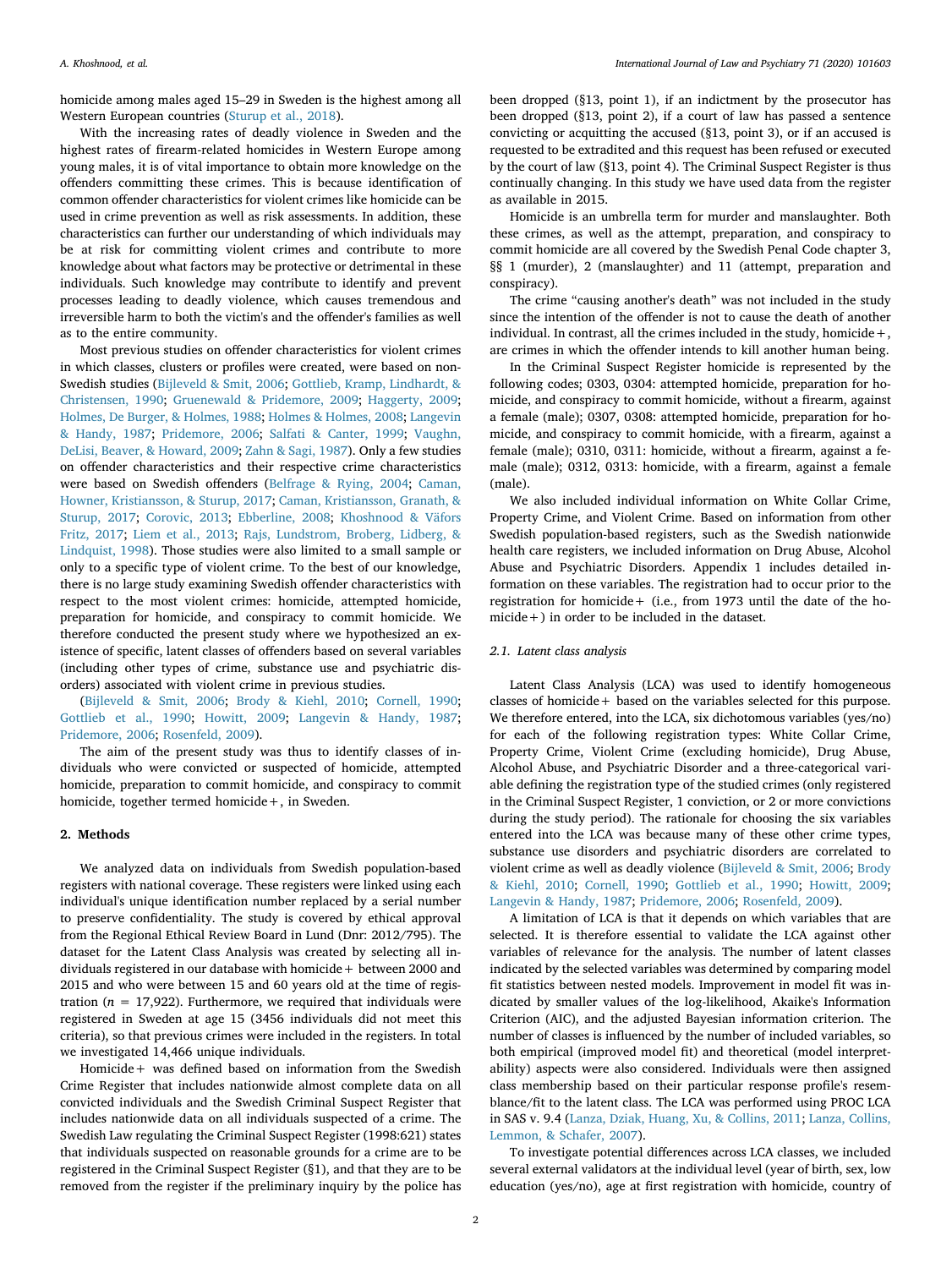birth, resilience, IQ, school achievement, income, social welfare (yes/ no) and neighborhood deprivation) and at the parental level (Homicide +, Psychiatric disorder, White collar crime, Property crime, Violent crime, Drug abuse, Alcohol abuse). These variables were selected to validate the LCA classes because many of them have been shown to be correlated to violent crimes [\(Bijleveld & Smit, 2006;](#page-6-4) [Brody & Kiehl,](#page-6-15) [2010;](#page-6-15) [Cornell, 1990](#page-6-16); [Gottlieb et al., 1990](#page-6-5); [Howitt, 2009](#page-6-17); [Langevin &](#page-7-7) [Handy, 1987;](#page-7-7) [Pridemore, 2006](#page-7-8); [Rosenfeld, 2009\)](#page-7-15). Chi-square analyses were used to compare categorical variables and one-way ANOVA was used for continuous variables. Thereafter, we examined, by logistic regression, the patterns of the external validators when comparing the three LCA classes. For a description of the external variables/validators see Appendix 1.

In a further attempt to validate the LCA, we selected from the Swedish Multi-Generation Registry all Swedish-born full-sibling pairs born between 1950 and 1995. We linked this dataset to assigned class membership data from the LCA, treating those in other classes as unaffected. Tetrachoric correlations and odds ratios (ORs) were calculated for sibling pairs across LCA classes. As a validation we would assume that the within-class correlation for full siblings is stronger than the across-class correlation. All statistical analyses were performed using SAS 9.4 ([SAS Institute, 2012](#page-6-18)).

#### 3. Results

## 3.1. Descriptive data

A total of 14,466 individuals convicted ( $n = 8709$ ; 60.2%) or only suspected ( $n = 5757$ ; 39.8%) for homicide + were included in the study population [\(Table 1](#page-2-0)). The age range was 15–60 years ( $\overline{x}$  = 39) and the majority of the included individuals were male ( $n = 12,802; 88.5\%$ ). The majority were also Swedish-born with Swedish-born parents  $(n = 8247; 57.0\%)$  followed by Swedish-born individuals with at least one parent born outside Sweden ( $n = 3356$ ; (23.2%) and individuals born outside Sweden ( $n = 2860$ ; 19.8%). Overall, immigrants, defined as being born outside Sweden or being born in Sweden with at least one

#### <span id="page-2-0"></span>Table 1

Descriptive data of the included individuals ( $n = 14,466$ ).

| Demographics                                             |                |
|----------------------------------------------------------|----------------|
| Year of Birth [mean (SD)]                                | 1976 (12.6)    |
| Male sex $[n (%)]$                                       | 12,802 (88.5%) |
| Age at first registration [mean (SD)]                    | 31.5(11.8)     |
| Low education $[n (%)]$                                  | 5946 (41.1%)   |
| Country of birth                                         |                |
| Swedish born with Swedish born parents [n (%)]           | 8247 (57.0%)   |
| Swedish born with one parent born outside Sweden [n (%)] | 1562 (10.8%)   |
| Swedish born with both parents born outside Sweden [n    | 1794 (12.4%)   |
| (%)]                                                     |                |
| Born outside Sweden [n (%)]                              | 2860 (19.8%)   |
| Socioeconomic status                                     |                |
| Neighborhood deprivation [SDI (SD)]                      | 1.0(2.3)       |
| Income [mean (SD)]                                       | 0.0(1.0)       |
| Social Welfare [n (%)]                                   | 4687 (32.4%)   |
| Conviction and suspicion                                 |                |
| Only suspicion [n (%)]                                   | 5757 (39.8%)   |
| 1 conviction $[n (%)]$                                   | 8434 (58.3%)   |
| $\geq$ 2 convictions [n (%)]                             | 275 (1.9%)     |
| Prior convictions                                        |                |
| White collar crime $[n (%)]$                             | 4456 (30.8%)   |
| Property crimes [n (%)]                                  | 7624 (52.7%)   |
| Violent crime [n (%)]                                    | 7190 (49.7%)   |
| Psychiatric ill-health                                   |                |
| Psychiatric disorders [n (%)]                            | 3255 (22.5%)   |
| Drug abuse [n (%)]                                       | 6003 (41.5%)   |
| Alcohol abuse [n (%)]                                    | 3255 (22.5%)   |
| Others                                                   |                |
| Resilience ( $n = 5916$ ) [mean (SD)]                    | $-0.6(1.1)$    |
| IQ ( $n = 6774$ ) [mean (SD)]                            | $-0.6(1.0)$    |
| School achievement ( $n = 7808$ ) [mean (SD)]            | $-1.03(1.1)$   |

<span id="page-2-1"></span>

| Descriptive data of the included individuals' parents ( $n = 14,195$ ). |  |
|-------------------------------------------------------------------------|--|
|-------------------------------------------------------------------------|--|

| Prior convictions             |              |
|-------------------------------|--------------|
| Homicide $[n (\%)]$           | 369 (2.6%)   |
| White collar crime $[n (%)]$  | 2782 (19.6%) |
| Property crimes [n (%)]       | 4330 (30.5%) |
| Violent crime $[n (%)]$       | 3180 (22.4%) |
| Psychiatric ill-health        |              |
| Psychiatric disorders [n (%)] | 4031 (28.4%) |
| Drug abuse $[n (%)]$          | 1647 (11.6%) |
| Alcohol abuse [n (%)]         | 3634 (25.6%) |

parent born outside Sweden, constituted a minority of the included individuals ( $n = 6225$ ; 43.0%).

The most common modus operandi for homicide  $+$  was the use of a firearm ( $n = 5985$ ; 41.2%), and more than half of the included individuals had previously been convicted for property crime ( $n = 7624$ ; 52.7%) and/or violent crime ( $n = 7190$ ; 49.7%). A little over one-fifth  $(n = 3255; 22.5%)$  of the included individuals had a psychiatric disorder, and a large proportion had problems with alcohol ( $n = 3255$ ; 22.5%) and/or drug ( $n = 6003$ ; 41.5%) abuse.

A substantial part of the individuals had low education ( $n = 5946$ ; 41.1%) and close to one-third received social welfare ( $n = 4687$ ; 32.4%). Data for IQ, resilience and school achievement were available for a part of the individuals ( $n = 6774$ ,  $n = 5916$ , and  $n = 7808$ , respectively) and showed low values for IQ (−0.6; SD 1.0), resilience (−0.6; SD 1.1), and school achievement (−1.03, SD 1.1).

[Table 2](#page-2-1) present data of the included individuals´ parents  $(n = 14,195; 98.1\%)$ . Few of the parents  $(n = 369; 2.6\%)$  were previously convicted for homicide and more than one fifth of them had been convicted for violent crimes ( $n = 3180$ ; 22.4%). Psychiatric disorders as well as alcohol and drug abuse were fairly common among the parents, ranging between 11.6% for drug abuse and 28.4% for psychiatric disorders.

## 3.2. Latent class analysis

The fit indices continued to improve with the number of classes ([Table 3](#page-2-2)). However, the most substantial drop in both AIC and loglikelihood was observed when going from a model with two latent classes to a model with three classes. Furthermore, the additional classes that were the results from a four- or five class-model were small and rather similar to what we below call "mixed class A" and "mixed class B". The conviction class remained intact, however. Therefore, we used a model with three latent classes. Furthermore, in the models there are some indications of conditional dependence for some of the variables. This also strengthens the decision to restrict the number of classes to three as local independence between variables often leads to additional classes in the final model. Class 1 was constituted by the highest proportions of convicted individuals and was thus termed the "conviction class". Class 2 and Class 3 had almost equal proportions of convicted and suspected individuals why they were termed "mixed class A" and "mixed class B", respectively [\(Table 4\)](#page-3-0).

The conviction class included 5189 individuals, i.e., 35.9% of the study population, and thus had a membership probability of 35.9%. A

<span id="page-2-2"></span>

| Table 3                         |  |
|---------------------------------|--|
| Fit indices for latent classes. |  |

| Number of latent<br>classes | Log-likelihood | AIC     | Adjusted BIC | Degrees of<br>freedom |
|-----------------------------|----------------|---------|--------------|-----------------------|
| 2                           | $-58,430.37$   | 2647.78 | 2731.41      | 364                   |
| 3                           | $-57,806.41$   | 1419.85 | 1547.50      | 354                   |
| 4                           | $-57,470.3$    | 767.71  | 939.37       | 344                   |
| 5                           | $-57,384.2$    | 615.61  | 831.29       | 334                   |
| 6                           | $-57,264.7$    | 396.46  | 656.1        | 324                   |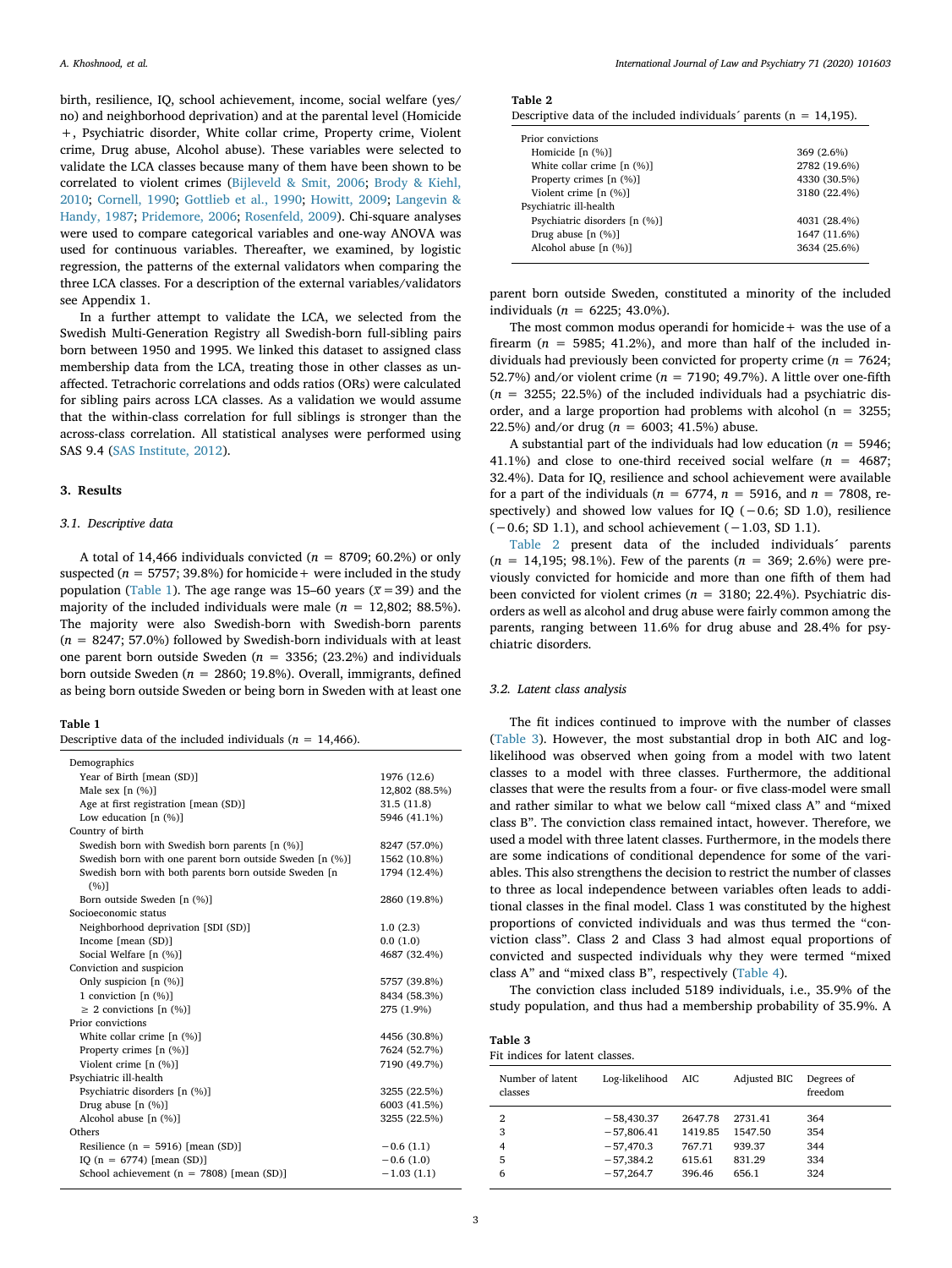#### <span id="page-3-0"></span>Table 4

Assignment probabilities by class.

|                                                               | Class 1          | Class 2          | Class 3       |
|---------------------------------------------------------------|------------------|------------------|---------------|
|                                                               | Conviction class | Mixed<br>class A | Mixed class B |
| Class membership probabilities<br>Item response probabilities | 35.9%            | 37.0%            | 27.2%         |
| White collar crime                                            | 3.0%             | 22.5%            | 79.0%         |
| Property crime                                                | 8.5%             | 60.7%            | 100%          |
| Violent crime                                                 | 7.2%             | 58.3%            | 94.1%         |
| Drug abuse                                                    | 3.4%             | 46.7%            | 84.8%         |
| Alcohol abuse                                                 | $0.0\%$          | 23.8%            | 80.0%         |
| Psychiatric disorder                                          | 5.8%             | 21.7%            | 45.6%         |
| Number of convictions for the<br>studied crimes               |                  |                  |               |
| Only suspicion                                                | 18.4%            | 54.5%            | 48.0%         |
| 1 conviction                                                  | 80.6%            | 43.7%            | 48.9%         |
| $\geq$ 2 convictions                                          | 1.0%             | 1.9%             | 3.1%          |

clear majority (81.6%) of the members of this class were convicted for homicide+. The proportions of individuals with previous convictions (range 3.0% to 8.5%), psychiatric disorder (5.8%), alcohol abuse (0%) and drug abuse (3.4%) were, however, low.

Membership probability for the mixed class A was 37.0% thus representing the largest class. More than half of the members in this class were only suspected (54.5%) and/or had previous convictions for property crimes (60.7%) and/or violent crimes (58.3%). Almost one fourth had alcohol abuse (23.8%), almost half had drug abuse (46.7%) problems, and more than one-fifth (21.7%) had psychiatric disorders.

The last class, mixed class B, had a membership probability of 27.2% and included thus more than one fourth of the individuals, representing the smallest class. More than half of the individuals were convicted (52.0%) and they also had by far the highest proportions of all other criminal behaviors, psychiatric disorders, alcohol abuse and drug abuse. For example, everyone in this class (100%) had previously been convicted for a property crime, and almost all were convicted previously for a violent crime (94.1%). A clear majority were also registered for alcohol abuse (80.0%), drug abuse (84.8%) as well as psychiatric disorders (45.6%).

The average individual posterior probabilities ([SAS Institute, 2012\)](#page-6-18) for each latent class membership were 84.5%, 82.2% and 85.3% for classes 1 to 3 respectively.

Some of the subjects in the LCA were not assigned to individual classes with high confidence. We repeated the analyses contained in [Table 3](#page-2-2) including only LCA assignments of greater than 70% probability (83% of the cases). Class membership declined mostly in classes 1 and 3 (21% and 18%), and slightly in class 2 (12%). Despite the reduction in numbers classified, neither the pattern of validators observed in [Table 3](#page-2-2) nor the sibling correlations hardly changed, enhancing the overall robustness of our findings (data not shown in tables).

## 3.3. Validation of latent classes

[Table 5](#page-4-0) shows a comparison between the classes based on the external validators. While individuals included in the conviction class and the mixed class A had almost the same mean age (the year of birth was 1977 and 1978, respectively), the mixed class B were older (year of birth = 1972). A higher proportion of those in the mixed class B received social welfare (57.7%) in comparison with the conviction class (11.6%) and the mixed class A (34.1%). Those in the mixed class B had the lowest resilience  $(-1.12, SD 1.0)$  and IQ  $(-0.92, SD 0.8)$  in comparison with the other classes. Individuals in the mixed class B had a considerably higher proportion of psychiatric disorders (38.7%) and alcohol abuse (37.9%) among their parents in comparison to both the conviction class (19.9% and 15.2%, respectively) and the mixed class A (29.0% and 26.6%, respectively).

The conviction class had individuals who were better educated (low education, 24.6%) in comparison with the mixed class A (low education 46.3%) and mixed class B (low education 55.5%). The conviction class also had the highest rate of Swedish-born individuals with Swedishborn parents. Overall, they had the most beneficial profile, considering every other variable in regard to parental registrations, income, social welfare, resilience, IQ as well as school achievement.

The highest proportions of individuals born outside Sweden or individuals born in Sweden with at least one parent born outside Sweden were found in the mixed class A (48.9%) followed by the mixed class B (43.4%).

[Table 6](#page-4-1) shows the results of the multivariate logistic regression model in which all the three classes were compared to each other in order to identify which variables that were able to distinguish the classes. Comparing the two mixed classes with each other, there were considerably more men and individuals with low education in mixed class B in comparison to mixed class A. Swedish-born individuals with one parent born outside Sweden as well as individuals receiving social welfare were at higher risk of being a member of mixed class B. Comparing the conviction class with the two mixed classes, the former had higher probability for females, lower odds for low educated individuals and a higher odds for Swedish-born individuals with Swedish-born parents.

We attempted to validate our classes by examining their aggregation and co-aggregation within 8,101,363 full siblings. The prevalence of homicide + in full siblings differed significantly ( $p < .0001$ ) between our three classes and was highest in full siblings from the mixed class A  $(6.5\% \pm 0.5\%)$  and the mixed class B (5.1%  $\pm$  0.6%) and lowest in full siblings from the conviction class (2.9  $\pm$  0.4%) (data not shown in tables).

The tetrachoric correlations among all full siblings in the Swedish population born 1940–2000 are shown in [Table 7](#page-4-2). Some trends could be identified; a strong evidence for familial aggregation could be identified in each of our three classes with the mixed class A having the highest tetrachoric correlation  $(+0.42)$  and the conviction class having the lowest (+0.25). Second, all the cross-class correlations were positive, suggesting some general familial vulnerability to homicide+. Third, for the mixed classes A and B the correlation within the class was higher than the correlation across classes. For example, the correlation for class 2 across sibling pairs was  $+0.42$  and was substantially higher than any of the correlations observed between class 1 and classes 1 and 3. Class 1 was the exception because the correlation within the class (+0.25) was slightly exceeded by the correlation between classes 1 and 2 ( $+0.27$ ). This pattern of findings suggests some specificity in the familial factors influencing class membership. Fourth, the pattern of correlations provides a rough guide to the relationship of familial risk factors across classes. For example, our conviction class had lower correlation with the other classes. This suggest substantial independence for the familial factors predisposing different types of homicide.

We also aimed to validate our results from the LCA by randomly dividing our sample into two equally sized groups and testing for measurement invariance across the two groups. This was performed by comparing the G-square difference between the two models to a chisquare distribution with degrees of freedom equal to the difference in degrees of freedom. A significant p-value suggests that the null hypothesis of measurement invariance should be rejected ([Lanza et al.,](#page-7-17) [2007\)](#page-7-17). We performed 100 replications of this, and in all replications the p-value was above 0.5, suggesting that there is equivalent meaning of the latent classes across the different samples.

#### 4. Discussion

The current study aimed to identify classes of individuals who were convicted or suspected of homicide+ using Latent Class Analysis. We also validated our analyses by adding other variables, i.e., external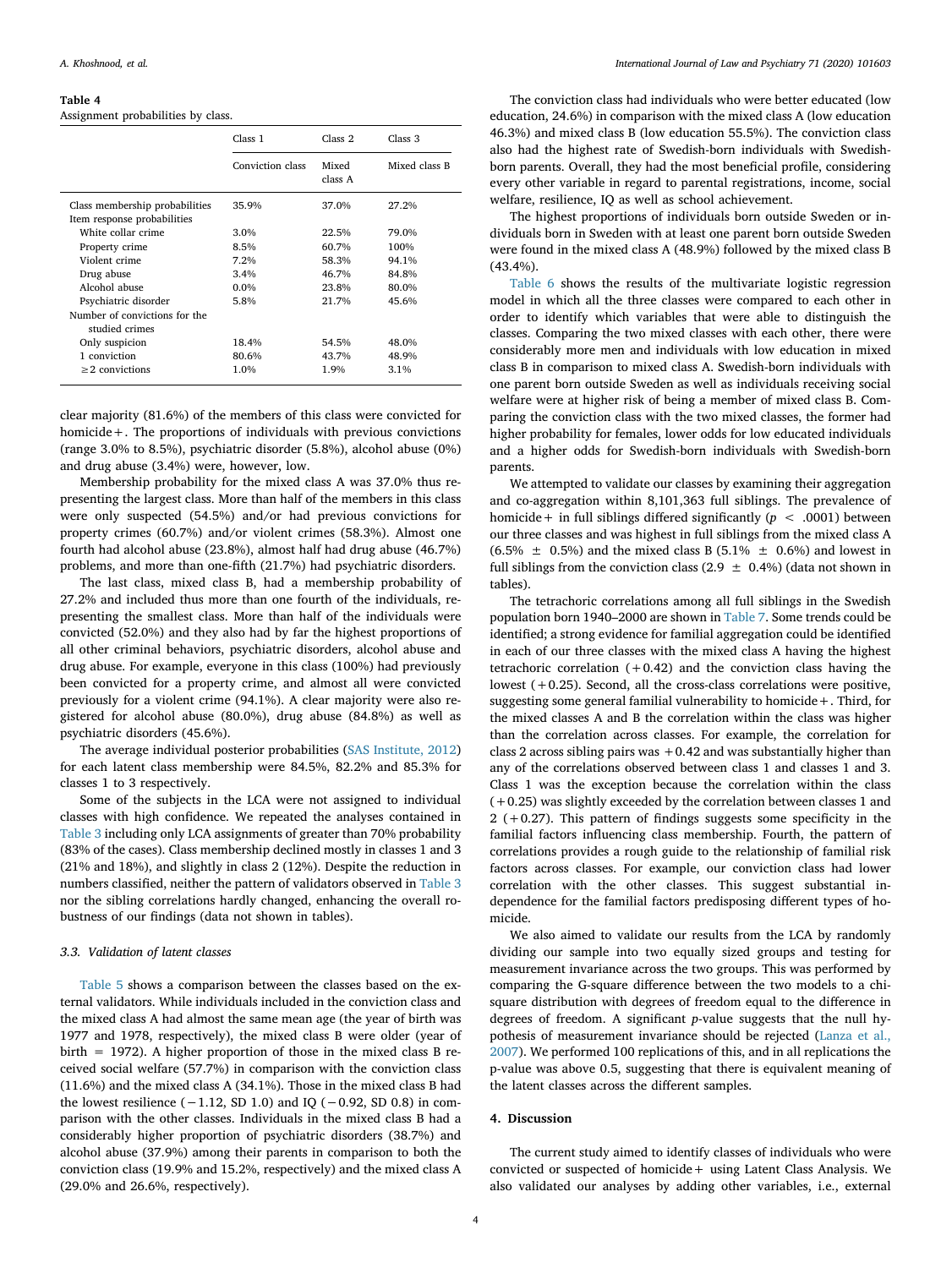#### <span id="page-4-0"></span>Table 5

Comparison of covariates across classes.

|                                                        | Class 1              | Class <sub>2</sub>  | Class 3              | P-value      |
|--------------------------------------------------------|----------------------|---------------------|----------------------|--------------|
|                                                        |                      |                     |                      |              |
| Most probable class membership [n (%)]                 | 5189 (35.9%)         | 5349 (37.0%)        | 3928 (27.2%)         |              |
| Demographics                                           |                      |                     |                      |              |
| Year of birth [mean, median, (SD)]                     | 1977, 1980 (13)      | 1978, 1981 (12)     | 1972, 1973 (11)      | ${}< 0.0001$ |
| Male sex $(%)$ ]                                       | 84.6%                | 89.2%               | 92.7%                | < 0.0001     |
| Age at first registration [mean, median (SD)]          | 31.1, 27 (12.6)      | 29.5, 26 (11.1)     | 34.8, 34 (10.6)      | < 0.0001     |
| Low education $[$ (%)]                                 | 24.6%                | 46.3%               | 55.5%                | < 0.0001     |
| Country of birth                                       |                      |                     |                      |              |
| Swedish born with Swedish born parents [%]             | 63.3%                | 51.1%               | 56.6%                | ${}< 0.0001$ |
| Swedish born with one parent born outside Sweden [%]   | 9.0%                 | 11.5%               | 12.3%                | < 0.0001     |
| Swedish born with both parents born outside Sweden [%] | 10.1%                | 14.8%               | 12.3%                | < 0.0001     |
| Born outside Sweden [%]                                | 17.6%                | 22.6%               | 18.8%                | < 0.0001     |
| Socioeconomic status                                   |                      |                     |                      |              |
| Neighborhood deprivation [SDI (SD)]                    | $0.47, -0.09(2.0)$   | 1.20, 0.54(2.3)     | 1.42, 0.75(2.4)      | < 0.0001     |
| Income [mean (SD)]                                     | 0.30, 0.03(1.3)      | $-0.10, -0.18(0.8)$ | $-0.24, -0.24$ (0.6) | < 0.0001     |
| Social welfare [n (%)]                                 | 11.6%                | 34.1%               | 57.7%                | < 0.0001     |
| Modus operandi                                         |                      |                     |                      |              |
| With firearm $[n (%)]$                                 | 1120 (78%)           | 2721 (74%)          | 2144 (77%)           | <b>NS</b>    |
| Without firearm $[n (%)]$                              | 325 (22%)            | 978 (26%)           | 653 (23%)            | <b>NS</b>    |
| Parents ( $n = 14,195$ )                               |                      |                     |                      |              |
| Convicted for the studied crimes [%]                   | 2.3%                 | 3.0%                | 2.5%                 | 0.0510       |
| Psychiatric disorder [%]                               | 19.9%                | 29.0%               | 38.7%                | < 0.0001     |
| White collar crime [%]                                 | 12.1%                | 21.8%               | 26.6%                | < 0.0001     |
| Property crime [%]                                     | 20.5%                | 34.3%               | 38.3%                | < 0.0001     |
| Violent crime [%]                                      | 13.7%                | 26.4%               | 28.4%                | < 0.0001     |
| Drug abuse [%]                                         | 6.0%                 | 13.7%               | 16.1%                | < 0.0001     |
| Alcohol abuse [%]                                      | 15.2%                | 26.6%               | 37.9%                | < 0.0001     |
| Resilience ( $n = 5916$ ) [mean (SD)]                  | $-0.09, -0.04(1.0)$  | $-0.65, -0.66(1.0)$ | $-1.12, -1.26$ (1.0) | < 0.0001     |
| IQ ( $n = 6774$ ) [mean (SD)]                          | $-0.25, -0.25$ (1.0) | $-0.70, -0.74(0.9)$ | $-0.92, -1.05(0.8)$  | < 0.0001     |
| School achievement ( $n = 7808$ ) [mean (SD)]          | $-0.58, -0.45(1.1)$  | $-1.25, -1.12(1.1)$ | $-1.46, -1.40$ (1.0) | < 0.0001     |
|                                                        |                      |                     |                      |              |

## <span id="page-4-1"></span>Table 6

Results from a multivariate logistic regression.

|                                             | Class $1 = 0$     | Class $1 = 0$     | Class $2 = 0$     |
|---------------------------------------------|-------------------|-------------------|-------------------|
|                                             | Class $2 = 1$     | Class $3 = 1$     | Class $3 = 1$     |
| Demographics                                |                   |                   |                   |
| Year of birth                               | 0.99(0.98; 1.00)  | 0.98(0.96; 0.99)  | 0.98(0.97; 0.99)  |
| Men vs female                               | 1.72(1.51; 1.97)  | 3.34 (2.74; 4.07) | 2.40(2.02; 2.85)  |
| Low education                               | 2.05(1.86; 1.97)  | 2.97 (2.63; 3.35) | 1.56(1.41; 1.72)  |
| Age at first registration                   | 1.01(1.00; 1.02)  | 1.05(1.03; 1.06)  | 1.05(1.03; 1.06)  |
| Country of birth                            |                   |                   |                   |
| Swedish born with Swedish born parents      | Reference         | Reference         | Reference         |
| Swedish born with one parent born in Sweden | 1.40(1.20; 1.63)  | 1.43(1.18; 1.74)  | 1.15(0.98; 1.33)  |
| Swedish born with no parent born in Sweden  | 1.37(1.18; 1.59)  | 1.43 (1.17; 1.74) | 1.02(0.88; 1.19)  |
| Born outside Sweden                         | 1.18(1.04; 1.35)  | 1.04(0.88; 1.24)  | 1.00(0.87; 1.14)  |
| Parents variables                           |                   |                   |                   |
| Convicted for the studied crimes            | 0.69(0.51; 0.94)  | 0.55(0.36; 0.83)  | 0.80(0.59; 1.09)  |
| Psychiatric disorder                        | 1.10(0.98; 1.23)  | 1.12(0.97; 1.30)  | 1.13(1.01; 1.26)  |
| White collar crime                          | 1.19(1.04; 1.37)  | 1.28(1.07; 1.52)  | 1.20(1.05; 1.36)  |
| Property crime                              | 1.28(1.14; 1.44)  | 1.54(1.32; 1.79)  | 1.16(1.03; 1.31)  |
| Violent crime                               | 1.43(1.25; 1.64)  | 1.39(1.17; 1.65)  | 1.05(0.92; 1.19)  |
| Drug abuse                                  | 1.33(1.10; 1.59)  | 1.29(1.04; 1.61)  | 1.03(0.89; 1.20)  |
| Alcohol abuse                               | 1.51(1.33; 1.72)  | 2.30 (1.96; 2.71) | 1.44(1.27; 1.63)  |
| Neighborhood deprivation                    | 1.07(1.04; 1.09)  | 1.09(1.06; 1.12)  | 1.03(1.00; 1.05)  |
| Income                                      | 0.77(0.72; 0.82)  | 0.49(0.44; 0.54)  | 0.67(0.62; 0.73)  |
| Social welfare                              | 2.63 (2.34; 2.96) | 7.17 (6.29; 8.17) | 2.73 (2.47; 3.01) |

## <span id="page-4-2"></span>Table 7

Tetrachoric correlations among all full siblings in the Swedish population born 1940–2000.

|                                                                               | Class 1          | Class 2                  | Class 3                                |
|-------------------------------------------------------------------------------|------------------|--------------------------|----------------------------------------|
|                                                                               | Conviction class | Mixed class A            | Mixed class B                          |
| Class 1: Conviction class<br>Class 2: Mixed class A<br>Class 3: Mixed class B | 0.25(0.01)       | 0.27(0.01)<br>0.42(0.01) | 0.19(0.02)<br>0.35(0.01)<br>0.38(0.01) |

validators, to compare classes as well as comparing full siblings.

A clear majority of the included offenders were male (85.5%) which is in accordance with previous studies. One of the most robust facts with regard to violent crimes is that males are overrepresented in the statistics ([Howitt, 2009;](#page-6-17) [Liem et al., 2013](#page-7-13); [Zahn & Sagi, 1987\)](#page-7-11).

In contrast to international studies, however, the individuals in our study were older with a mean age of 39. Serious violent crimes, including homicide+, are usually the young man's crime ([Howitt, 2009](#page-6-17)). Previous studies have shown that most offenders committing such serious crimes are under the age of 30 [\(Gottlieb et al., 1990](#page-6-5); [Gruenewald & Pridemore, 2009;](#page-6-6) [O'Brien, Stockard, & Isaacson, 1999](#page-7-18);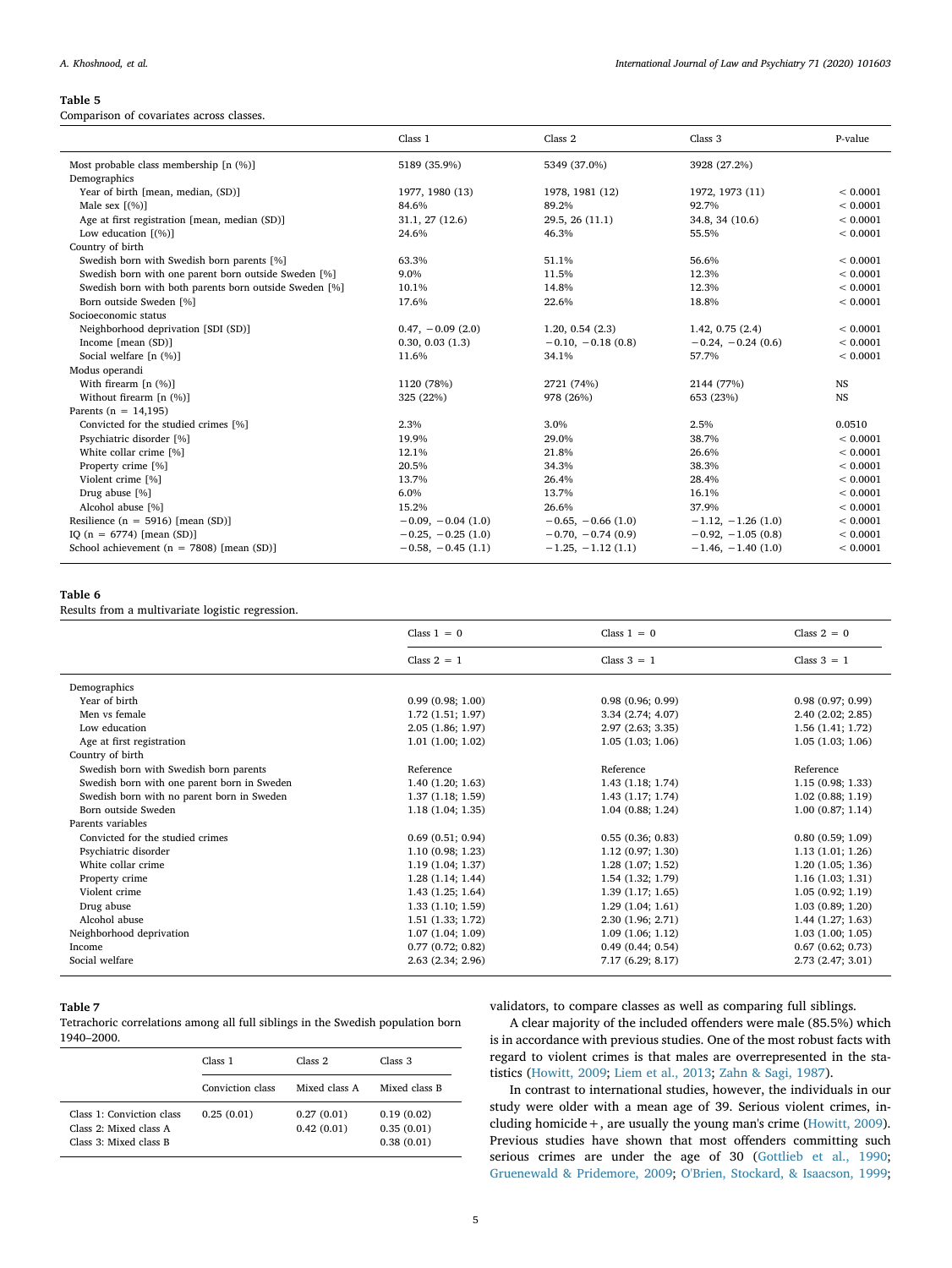[Salfati & Canter, 1999\)](#page-7-9). Studies on Swedish violent offenders though have shown similar results as ours [\(Khoshnood & Väfors Fritz, 2017](#page-7-12); [Liem et al., 2013](#page-7-13); [Lindqvist, 1986\)](#page-7-19).

Although previous studies have suggested that immigrants are overrepresented in the crime statistics ([BRÅ, 2015;](#page-6-19) [Hällsten, Szulkin, &](#page-6-20) [Sarnecki, 2013;](#page-6-20) [Skardhamar, Aaltonen, & Lehti, 2014\)](#page-7-20), the focus of those studies have been crime in general. Our study, as far as we are aware of, is the first to study this variable with respect to homicide  $+$ . Even though the majority of the individuals in our study were Swedishborn with Swedish-born parents, immigrants in the first and second generation constituted almost half of the included individuals. Comparing the proportions based on population size, immigrants seem to be over-represented in the homicide+ statistics and future studies could examine which factors that may lie behind these findings in order to prevent processes leading to deadly violence.

Our findings that the majority of individuals belongs to a low socioeconomic class and that a substantial part of the individuals had alcohol and/or drug abuse are in line with previous studies showing that a high level of education ([Gottfredson, Wilson, & Skroban-Najaka,](#page-6-21) [2006\)](#page-6-21) and employment ([Bijleveld & Smit, 2006](#page-6-4); [Tita & Gri](#page-7-21)ffiths, 2005) may be protective while substance abuse ([Chaiken & Chaiken, 1990\)](#page-6-22) may be detrimental for criminal offences.

Most studies also show that a previous history of crime is both a risk factor for recidivism and committing other types of crimes ([Cornell,](#page-6-16) [1990;](#page-6-16) [Gottlieb et al., 1990;](#page-6-5) [Pridemore, 2006](#page-7-8)). In regard to homicide+, previous violent crimes have been shown to increase the risk for committing further more violent crimes [\(Langevin & Handy, 1987](#page-7-7)), why it is not surprising that close to half of the of the included individuals in our study had been convicted for violent crimes previously. This proportion is higher than previous studies from Sweden showing that between 33% and 43% of convicted homicide and attempted homicide offenders have no previous convictions or previous violent crime convictions [\(Belfrage & Rying, 2004;](#page-6-10) [Khoshnood & Väfors Fritz, 2017](#page-7-12); [Lindqvist, 1986](#page-7-19)). One reason for this discrepancy may be that we also included offenders suspected for homicide+ in addition to those convicted. Another reason may be that we have a larger sample and focus on all homicide typologies, in comparison with other studies which, for example, only focuses on intimate partner homicide.

#### 4.1. Latent class analysis

We identified three latent classes: the conviction class, mixed class A and mixed class B. In the next step we aimed to determine whether these classes were 'valid' by examining how much they differed on variables potentially important for homicide and that were external to the LCA. The results suggest that the three latent classes are meaningful and relatively distinct.

One of the most important finding of the LCA was the substantial differences between the conviction class and the two mixed classes, which represents a novel contribution.

The validation of our latent classes in full-sibling pairs also represents novel findings that could be important in the preventive work. For example, it is noteworthy that the more "severe" classes (i.e., mixed class A and B) also had the highest familial aggregation with a risk for the variable homicide  $+$  in their siblings almost twice that observed in the siblings of the conviction class. Of note is also the evidence for specificity of familial transmission.

Our three identified classes, which are clearly distinguishable, are similar to the findings by [Vaughn et al. \(2009\).](#page-7-10) The authors studied 160 multiple homicide offenders and found three latent classes that resembled ours. The resemblances of our results to the ones by Vaughn et al., is interesting because they focused solely on multiple homicide offenders. According to the Federal Bureau of Investigation [\(Morton &](#page-7-22) [Hilts, 2008\)](#page-7-22), a serial killer is defined as an individual killing two or more victims in separate events. Based on this, at least some of the individuals included in the study by [Vaughn et al. \(2009\)](#page-7-10) may in fact also be serial killers. As the etiology and motives of serial offenders like serial killers differ from a murderer that is not a serial killer ([Forsyth,](#page-6-23) [2015;](#page-6-23) [Haggerty, 2009](#page-6-7); [Holmes et al., 1988;](#page-6-8) [Holmes & Holmes, 2008](#page-6-9)), it is highly interesting that our three classes are similar. The two most important questions that arise by this similarity are then why there is a class constituting of highly violent offenders with minimal previous criminality and how the resemblance between our results and the results by [Vaughn et al. \(2009\)](#page-7-10) can be further clarified.

It is possible that several factors can explain the existence of a low offender class; first, in the current study, we have also included individuals convicted for preparation as well as conspiracy to commit homicide. This may to some degree explain why some individuals in our study are so called low offenders. These "low" offenders may not be very prone to violence and therefore do not commit violent crimes to a high degree. Second, homicide typologies like crime of passion and intimate partner homicide are usually, at least in a Swedish context, committed by individuals who have lower rates of both total convictions as well as violent crime convictions, in relation to other homicide typologies ([Caman, Howner, et al., 2017;](#page-6-11) [Caman, Kristiansson, et al.,](#page-6-12) [2017\)](#page-6-12), and are also better educated [\(Khoshnood & Väfors Fritz, 2017](#page-7-12)). The individuals in the conviction class may perhaps be those that have been convicted for homicide+ with respect to crime of passion or intimate partner homicide. Third, it is likely that some of the offenders in this class have committed homicide+ unexpectedly and in the heat of the moment after feeling violated or insulted. [Vaughn et al. \(2009\)](#page-7-10) discusses this matter stating that the low offender's class "would appear to contain offenders who unexpectedly 'snap' […]". The authors further argue that these offenders probably have psychiatric disorders. This is a claim which is antagonistic to our findings showing that the rate of psychiatric disorders in the conviction class (low offenders) are four and eight times lower than in the mixed class A and B, respectively, and that only a low proportion of the offenders (5.8%) in the conviction class have a psychiatric disorder. One reason for this discrepancy may be that psychiatric disorders was not a variable studied by [Vaughn et al.](#page-7-10) [\(2009\).](#page-7-10)

The similarities between our results and the results by [Vaughn et al.](#page-7-10) [\(2009\)](#page-7-10) illustrates that offenders committing violent crimes like homicide+ can be divided into two profiles; one containing offenders with few previous criminal convictions and one containing more traditional criminals with a heavy criminal record. The second evident finding is that these profiles seems to be the same irrespective of whether the offenders are single murderers, serial killers or multiple homicide offenders.

Although we had no information on whether the individuals included in the present study belonged to a criminal gang and/or took part in organized crime it may be relevant to mention previous literature on the characteristics of such members in criminal gangs. This is because many of their individual characteristics are similar to the variables included in our latent classes as well as the external validators. Furthermore, a life-course perspective on these individuals includes characteristics that often develop already in childhood and youth and then follow the offenders into adulthood ([Coid et al., 2013](#page-6-24); [Glesmann, Krisberg, & Marchionna, 2009](#page-6-25); [Wood, Kallis, & Coid, 2017](#page-7-23)).

Our results of the LCA should be interpreted with caution as they need to be replicated in other settings before considered valid. In an attempt to validate our findings, we used several methods such as external validators, tetrachoric correlations and hold-out validation samples but not k-fold cross-validation. Our results should also be interpreted in a context where we included several types of homicide crimes; homicide, attempted homicide, preparation to commit homicide and conspiracy to commit homicide. It is possible that other classes would have been obtained if homicide had been the only crime studied. In our view though, including several types of homicide crimes gives a more comprehensive picture since the intent of the offender in homicide+ is to kill and take the life of another human being. In the interpretation of our results, it is also important to keep in mind that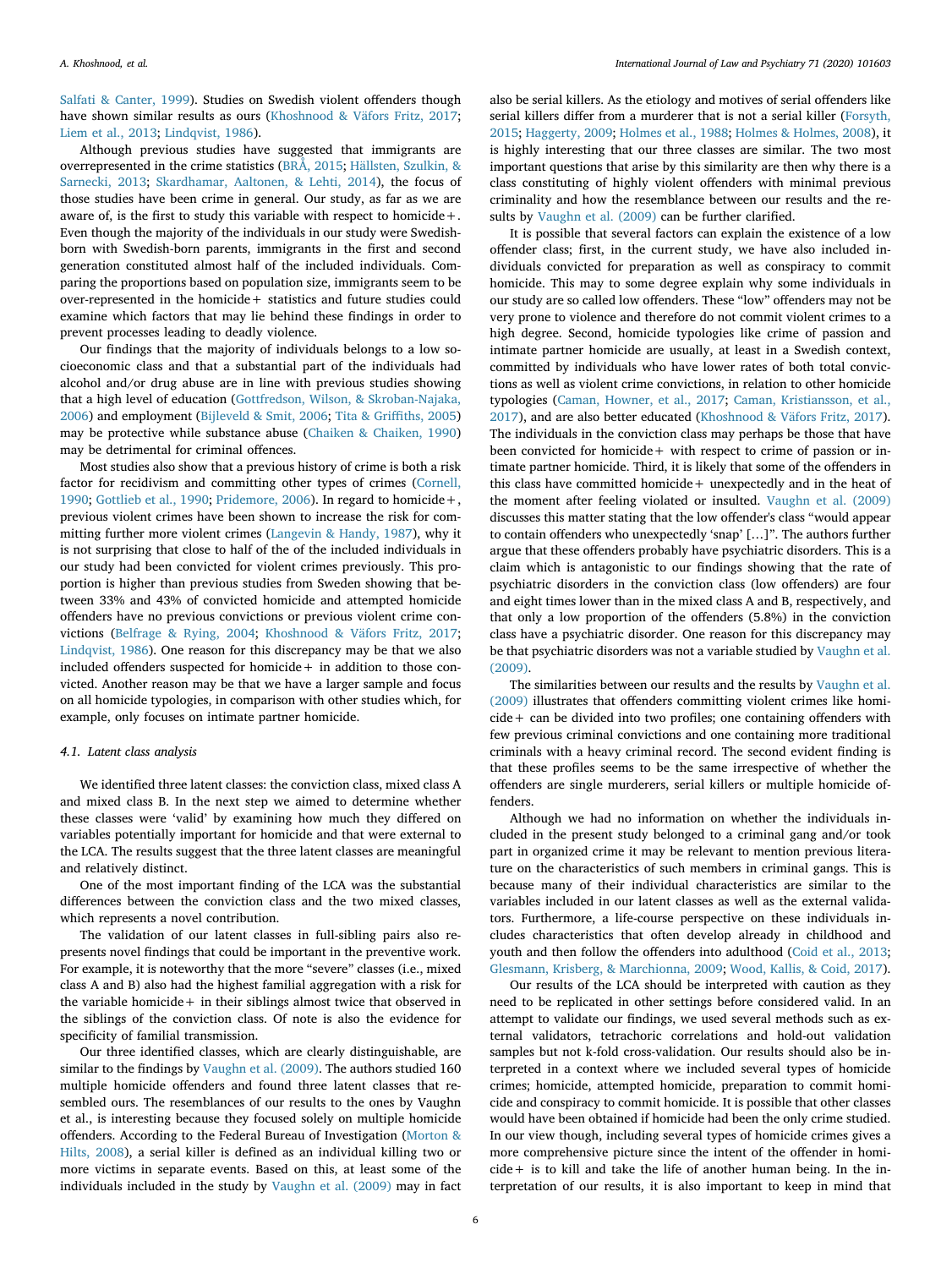<span id="page-6-26"></span>

Substance Abuse

\*\* Psychiatric Disorders

Fig. 1. Summary illustration of the three latent classes, their respective offender characteristics and the type of offender.

Sweden has witnessed a high increase in both deadly violence as well as firearm-related victimization after 2012 and even more after 2015 ([Khoshnood, 2017, 2018, 2019](#page-6-1)). The results could have been different if we had been able to include data after 2015 but such data were, however, not available to us.

## 5. Conclusion

Our Latent Class Analysis identified three different classes in a robust manner. One of the classes was constituted of low offenders while the remaining two classes were constituted of offenders with heavy criminal records and psychiatric ill health, including alcohol and drug abuse. While two of the classes probably were composed by traditional well-known criminals, the individuals in one of our classes may be more likely to be unknown for the authorities [\(Fig. 1](#page-6-26)). The results of this study were able to identify common offender characteristics for homicide that can be further developed for use in crime prevention as well as risk assessments; the findings may therefore be valuable for several national organizations and bodies working with crime prevention. For example, since criminal behavior may be influenced by a variety of factors – i.e., substance abuse, psychiatric ill-health, previous violent crime, and low socioeconomic status – defining latent classes based on these factors may contribute to better risk assessments in already known offenders in order to assess the likelihood of reoffending. The same factors can also be used to assess the risk among individuals without a criminal record of committing a serious crime [\(Campbell,](#page-6-27) [Sharps, & Glass, 2001;](#page-6-27) [Eke, Hilton, Harris, Rice, & Houghton, 2011](#page-6-28); [Rubin, Gallo, & Coutts, 2008\)](#page-7-24). The results are particularly important for the police authority and the intelligence organization of the police that may use our findings to create better offender profiles. Our results can also be of interest for prison and probation services as well as health care authorities and may be helpful to identify and prevent processes leading to deadly violence.

## Ethical permission

Regional Ethical Review Board in Lund (Dnr: 2012/795).

#### Funding

This project has received funding from the European Research Council (ERC) under the European Union's Horizon 2020 research and innovation programme (grant agreement No 787592).

#### Declaration of Competing Interest

None.

## Appendix A. Supplementary data

Supplementary data to this article can be found online at [https://](https://doi.org/10.1016/j.ijlp.2020.101603) [doi.org/10.1016/j.ijlp.2020.101603](https://doi.org/10.1016/j.ijlp.2020.101603).

## References

- <span id="page-6-10"></span>[Belfrage, H., & Rying, M. \(2004\). Characteristics of spousal homicide perpetrators: A](http://refhub.elsevier.com/S0160-2527(20)30062-5/rf0005) [study of all cases of spousal homicide in Sweden 1990](http://refhub.elsevier.com/S0160-2527(20)30062-5/rf0005)–1999. Criminal Behaviour and [Mental Health, 14](http://refhub.elsevier.com/S0160-2527(20)30062-5/rf0005)(2), 121–133.
- <span id="page-6-4"></span>[Bijleveld, C., & Smit, P. \(2006\). Homicide in the Netherlands: On the structuring of ho](http://refhub.elsevier.com/S0160-2527(20)30062-5/rf0010)micide typologies. [Homicide Studies, 10](http://refhub.elsevier.com/S0160-2527(20)30062-5/rf0010)(3), 195–219.
- <span id="page-6-19"></span>BRÅ (2015). [Brottslighet bland personer födda i Sverige och i utlandet \[Crime among in](http://refhub.elsevier.com/S0160-2527(20)30062-5/rf0015)[dividuals born in Sweden and abroad\].](http://refhub.elsevier.com/S0160-2527(20)30062-5/rf0015) (Retrieved from Stockholm).
- <span id="page-6-2"></span>BRÅ (2018). [Konstaterade fall av dödligt våld: En granskning av anmält dödligt våld 2017](http://refhub.elsevier.com/S0160-2527(20)30062-5/rf0020) [\[Detected cases of lethal violence: A review of reported lethal violence 2017\].](http://refhub.elsevier.com/S0160-2527(20)30062-5/rf0020) (Retrieved [from Stockholm\)](http://refhub.elsevier.com/S0160-2527(20)30062-5/rf0020).
- <span id="page-6-3"></span>BRÅ (2019). [Konstaterade fall av dödligt våld: En granskning av anmält dödligt våld 2018](http://refhub.elsevier.com/S0160-2527(20)30062-5/rf0025) [\[Detected cases of lethal violence: A review of reported lethal violence 2018\].](http://refhub.elsevier.com/S0160-2527(20)30062-5/rf0025) (Retrieved [from Stockholm\)](http://refhub.elsevier.com/S0160-2527(20)30062-5/rf0025).
- <span id="page-6-15"></span>Brody, R. G., & Kiehl, K. A. (2010). From white-collar crime to red-collar crime. Journal of Financial Crime, 17(3), 351–364. [https://doi.org/10.1108/13590791011056318.](https://doi.org/10.1108/13590791011056318)
- <span id="page-6-11"></span>[Caman, S., Howner, K., Kristiansson, M., & Sturup, J. \(2017\). Di](http://refhub.elsevier.com/S0160-2527(20)30062-5/rf0035)fferentiating intimate [partner homicide from other homicide: A Swedish population-based study of per](http://refhub.elsevier.com/S0160-2527(20)30062-5/rf0035)[petrator, victim, and incident characteristics.](http://refhub.elsevier.com/S0160-2527(20)30062-5/rf0035) Psychology of Violence, 7(2), 306.
- <span id="page-6-12"></span>[Caman, S., Kristiansson, M., Granath, S., & Sturup, J. \(2017\). Trends in rates and char](http://refhub.elsevier.com/S0160-2527(20)30062-5/rf0040)[acteristics of intimate partner homicides between 1990 and 2013.](http://refhub.elsevier.com/S0160-2527(20)30062-5/rf0040) Journal of Criminal [Justice, 49](http://refhub.elsevier.com/S0160-2527(20)30062-5/rf0040), 14–21.
- <span id="page-6-27"></span>[Campbell, J. C., Sharps, P., & Glass, N. \(2001\). Risk assessment for intimate partner](http://refhub.elsevier.com/S0160-2527(20)30062-5/rf0045) [homicide. In G.-F. Pinard, & L. Pagani \(Eds.\).](http://refhub.elsevier.com/S0160-2527(20)30062-5/rf0045) Clinical assessment of dangerousness: Empirical contributions (pp. 136–[157\). Cambridge Cambridge University Press](http://refhub.elsevier.com/S0160-2527(20)30062-5/rf0045).
- <span id="page-6-22"></span>[Chaiken, J. M., & Chaiken, M. R. \(1990\). Drugs and predatory crime. In M. Tonry, & J. Q.](http://refhub.elsevier.com/S0160-2527(20)30062-5/rf0050) Wilson (Eds.). Crime and justice (pp. 203–[239\). Chicago: University of Chicago Press.](http://refhub.elsevier.com/S0160-2527(20)30062-5/rf0050)
- <span id="page-6-0"></span>[Cohen, M. A., & Piquero, A. R. \(2009\). New evidence on the monetary value of saving a](http://refhub.elsevier.com/S0160-2527(20)30062-5/rf0055) high risk youth. [Journal of Quantitative Criminology, 25](http://refhub.elsevier.com/S0160-2527(20)30062-5/rf0055)(1), 25–49.
- <span id="page-6-24"></span>Coid, J. W., Ullrich, S., Keers, R., Bebbington, P., DeStavola, B. L., Kallis, C., ... Donnelly, P. (2013). Gang membership, violence, and psychiatric morbidity. American Journal of Psychiatry, 170(9), 985–993. <https://doi.org/10.1176/appi.ajp.2013.12091188>.
- <span id="page-6-16"></span>[Cornell, D. G. \(1990\). Prior adjustment of violent juvenile o](http://refhub.elsevier.com/S0160-2527(20)30062-5/rf0065)ffenders. Law and Human [Behavior, 14](http://refhub.elsevier.com/S0160-2527(20)30062-5/rf0065)(6), 569–577.
- <span id="page-6-13"></span>Corovic, J. (2013). Offender profi[ling in cases of Swedish stranger rapes.](http://refhub.elsevier.com/S0160-2527(20)30062-5/rf0070) Doctoral [DisertationStockholm: Stockholm University](http://refhub.elsevier.com/S0160-2527(20)30062-5/rf0070).
- <span id="page-6-14"></span>Ebberline, J. (2008). [Child molesters and children as witnesses: Spatial behaviour, modus](http://refhub.elsevier.com/S0160-2527(20)30062-5/rf0075) operandi and memory recall. [Doctoral dissertationLund: Lund University.](http://refhub.elsevier.com/S0160-2527(20)30062-5/rf0075)
- <span id="page-6-28"></span>[Eke, A. W., Hilton, N. Z., Harris, G. T., Rice, M. E., & Houghton, R. E. \(2011\). Intimate](http://refhub.elsevier.com/S0160-2527(20)30062-5/rf0080) [partner homicide: Risk assessment and prospects for prediction.](http://refhub.elsevier.com/S0160-2527(20)30062-5/rf0080) Journal of Family [Violence, 26](http://refhub.elsevier.com/S0160-2527(20)30062-5/rf0080)(3), 211–216.
- <span id="page-6-23"></span>[Forsyth, C. J. \(2015\). Posing: The sociological routine of a serial killer.](http://refhub.elsevier.com/S0160-2527(20)30062-5/rf0085) American Journal [of Criminal Justice, 40](http://refhub.elsevier.com/S0160-2527(20)30062-5/rf0085)(4), 861–875.
- <span id="page-6-25"></span>Glesmann, C., Krisberg, B., & Marchionna, S. (2009). Youth in gangs: Who is at risk? Retrieved from California [https://www.nccdglobal.org/sites/default/](https://www.nccdglobal.org/sites/default/files/publication_pdf/focus-youth-in-gangs.pdf)files/ [publication\\_pdf/focus-youth-in-gangs.pdf.](https://www.nccdglobal.org/sites/default/files/publication_pdf/focus-youth-in-gangs.pdf)
- <span id="page-6-21"></span>[Gottfredson, D., Wilson, D., & Skroban-Najaka, S. \(2006\). School-based crime prevention.](http://refhub.elsevier.com/S0160-2527(20)30062-5/rf0095) [In D. P. F. L. W. Sherman, B. C. Welsh, & D. L. MacKenzie \(Eds.\).](http://refhub.elsevier.com/S0160-2527(20)30062-5/rf0095) Evidence-based crime prevention (pp. 56–[164\). New York: Routledge.](http://refhub.elsevier.com/S0160-2527(20)30062-5/rf0095)
- <span id="page-6-5"></span>[Gottlieb, P., Kramp, P., Lindhardt, A., & Christensen, O. \(1990\). Social background of](http://refhub.elsevier.com/S0160-2527(20)30062-5/rf0100) homicide. International Journal of Off[ender Therapy and Comparative Criminology,](http://refhub.elsevier.com/S0160-2527(20)30062-5/rf0100) 34[\(2\), 115](http://refhub.elsevier.com/S0160-2527(20)30062-5/rf0100)–129.
- <span id="page-6-6"></span>[Gruenewald, J. A., & Pridemore, W. A. \(2009\). Stability and change in homicide victim,](http://refhub.elsevier.com/S0160-2527(20)30062-5/rf0105) off[ender, and event characteristics in Chicago, 1900 and 2000.](http://refhub.elsevier.com/S0160-2527(20)30062-5/rf0105) Homicide Studies, 13[\(4\), 355](http://refhub.elsevier.com/S0160-2527(20)30062-5/rf0105)–384.
- <span id="page-6-7"></span>[Haggerty, K. D. \(2009\). Modern serial killers.](http://refhub.elsevier.com/S0160-2527(20)30062-5/rf0110) Crime, Media, Culture, 5(2), 168–187.
- <span id="page-6-20"></span>[Hällsten, M., Szulkin, R., & Sarnecki, J. \(2013\). Crime as a price of inequality? The gap in](http://refhub.elsevier.com/S0160-2527(20)30062-5/rf0115) [registered crime between childhood immigrants, children of immigrants and children](http://refhub.elsevier.com/S0160-2527(20)30062-5/rf0115) of native swedes. [British Journal of Criminology, 53](http://refhub.elsevier.com/S0160-2527(20)30062-5/rf0115)(3), 456–481.
- <span id="page-6-8"></span>[Holmes, R. M., De Burger, J., & Holmes, S. T. \(1988\). Inside the mind of the serial murder.](http://refhub.elsevier.com/S0160-2527(20)30062-5/rf0120) [American Journal of Criminal Justice, 13](http://refhub.elsevier.com/S0160-2527(20)30062-5/rf0120)(1), 1–9.
- <span id="page-6-9"></span>[Holmes, R. M., & Holmes, S. T. \(2008\).](http://refhub.elsevier.com/S0160-2527(20)30062-5/rf0125) Profiling violent crimes: An investigative tool. [California: Sage](http://refhub.elsevier.com/S0160-2527(20)30062-5/rf0125).
- <span id="page-6-17"></span>Howitt, D. (2009). [Introduction to forensic and criminal psychology.](http://refhub.elsevier.com/S0160-2527(20)30062-5/rf0130) Harlow: Pearson [Education.](http://refhub.elsevier.com/S0160-2527(20)30062-5/rf0130)
- <span id="page-6-18"></span>Institute, S (2012). SAS/STAT® [online documentation, version 9.4.](http://refhub.elsevier.com/S0160-2527(20)30062-5/rf0135) Cary, N.C: SAS Institute, [Inc](http://refhub.elsevier.com/S0160-2527(20)30062-5/rf0135).
- <span id="page-6-1"></span>Khoshnood, A. (2017). The increase of firearm-related violence in Sweden. Forensic Sciences Research, 2(3), 158–160. [https://doi.org/10.1080/20961790.2017.1314896.](https://doi.org/10.1080/20961790.2017.1314896)
- Khoshnood, A. (2018). Firearm-related violence in Sweden–A systematic review. Aggression and Violent Behavior, 42, 43–51. [https://doi.org/10.1016/j.avb.2018.07.](https://doi.org/10.1016/j.avb.2018.07.008) [008](https://doi.org/10.1016/j.avb.2018.07.008).